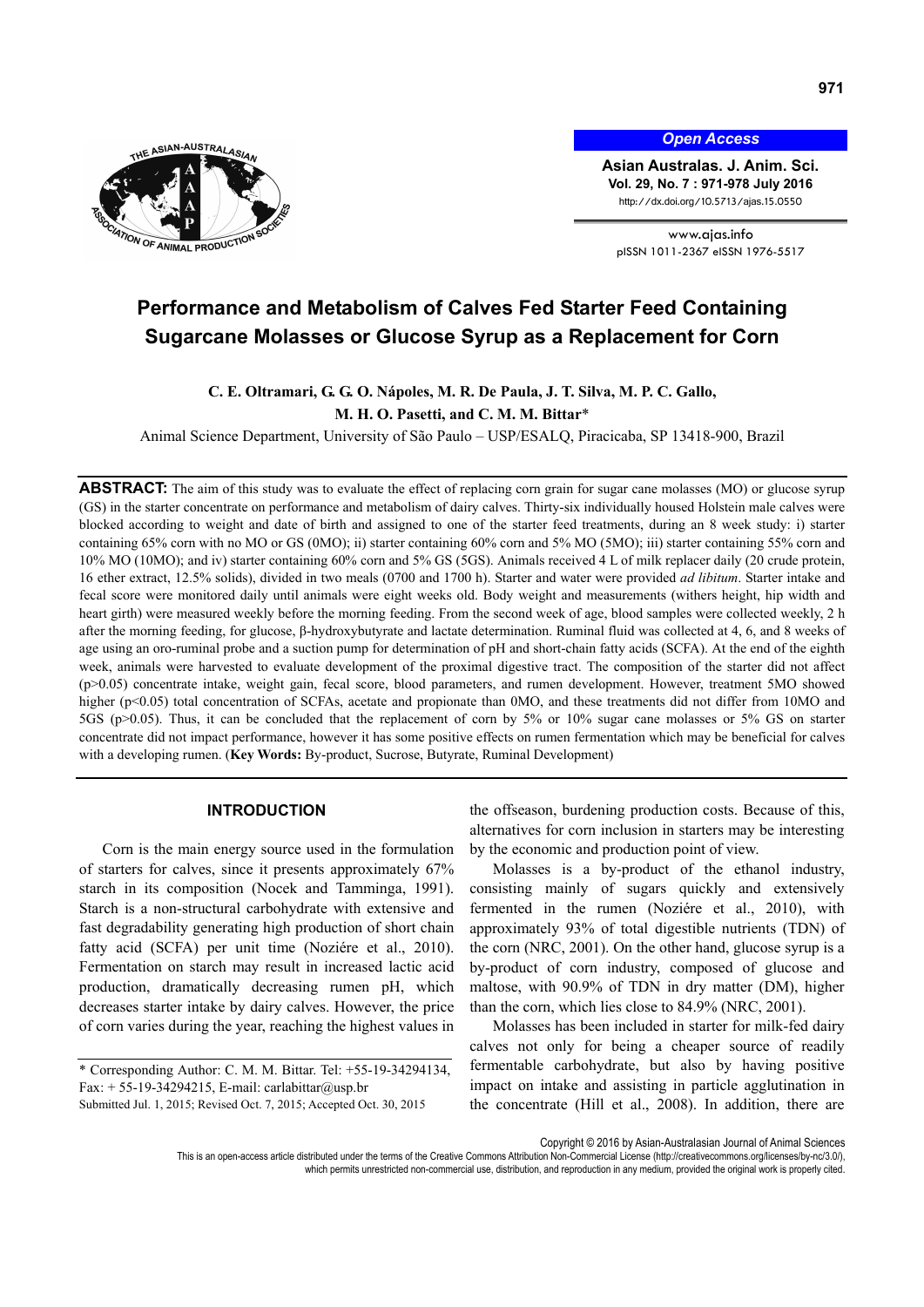reports that molasses can increase the production of butyrate in the rumen (Kellogg and Owen, 1969a ; Martel et al., 2011) and thus accelerate the ruminal development, since that SCFA has an important role in the growth of rumen papillae (Tamate et al., 1962). The rapid and efficient transition from pre-ruminant (liquid diet) to functional ruminant (only solid diet) has substantial economic importance to producers.

Few studies have been conducted to elucidate the effects of partial replacement of corn by sugarcane molasses in the concentrate for milk-fed calves. On the other hand, there are no published studies using glucose syrup in the starter feed for this animal class. Thus, the objective of this work was to evaluate different levels of sugar cane molasses and glucose syrup to replace corn in the starter feed on performance and metabolism of calves.

#### **MATERIAL AND METHODS**

Thirty-six newborn Holstein calves were fed approximately 6 L of colostrum, during the first 12 hours after birth, receiving milk-replacer thereafter. After the colostrum feeding period, calves were individually housed in wood hutches  $(1.00 \times 1.45 \text{ m})$  distributed in a grass field, at the experimental calf facility of the Department of Animal Science of the "Luiz de Queiroz" College of Agriculture, University of Sao Paulo. Study was conducted from February to June of 2011, with calves born from February to April. All calves were individually fed and received 4 L of milk replacer daily (Sprayfo Violeta, 20% crude protein (CP), 16% ether extract (EE), 12.5% solids, Sloten of Brazil Ltd., Santos, SP, Brazil). Calves were fed milk replacer in two equal feedings at 0700 and 1700 h and had free access to water and starter feed. Calves were blocked by weight and date of birth and assigned to one of the four starter feed compositions (9 calves/treatment), during an 8 week study: 0MO (0% MO and 65% corn), 5MO (5% of MO and 60% corn), 10MO (10% of MO and 55% corn) and 5GS (5% of GS and 60% corn).

Corn grain was ground to reach particle size close to 2 mm and blended with the other ingredients of the concentrate diets using a horizontal mixer (Lucato, Limeira, Brazil), resulting in a coarsely ground physical form. All starter concentrates were formulated according to NRC (2001) to have the same crude protein (CP) and minerals concentration (Table 1). The starter feed was supplied *ad libitum* and every morning remains were weighed to obtain the daily starter feed intake. Weaning was abruptly performed at the 8th week of age, when trial ended. Animals were weighed weekly, before the morning milk feeding, on a mechanical scale (ICS-300, Coimma Ltd. Piracicaba, SP, Brasil), and measurements of withers height, heart girth and hip width were taken. Every morning

|  | Table 1. Ingredients and chemical composition of starter |  |
|--|----------------------------------------------------------|--|
|  |                                                          |  |

|                                         | Treatments <sup>1</sup> |          |          |          |  |  |  |
|-----------------------------------------|-------------------------|----------|----------|----------|--|--|--|
| Items                                   | 0MO                     | 5MO      | 10MO     | 5GS      |  |  |  |
| Ingredients (% DM)                      |                         |          |          |          |  |  |  |
| Corn                                    | 65                      | 60       | 55       | 60       |  |  |  |
| Soybean meal                            | 24                      | 24       | 23       | 24       |  |  |  |
| Sugarcane molasses                      | $\Omega$                | 5        | 10       | $\theta$ |  |  |  |
| Glucose syrup                           | $\theta$                | $\theta$ | $\theta$ | 5        |  |  |  |
| Soybean hulls                           | 10                      | 10       | 11       | 10       |  |  |  |
| Mineral/vitamin premix <sup>2</sup>     | 1                       | 1        | 1        | 1        |  |  |  |
| Chemical composition                    |                         |          |          |          |  |  |  |
| Dry matter (% fed basis)                | 88.0                    | 87.4     | 87.8     | 87.9     |  |  |  |
| Ash $(\%$ DM)                           | 4.2                     | 4.7      | 4.7      | 4.1      |  |  |  |
| Crude protein (% DM)                    | 19.6                    | 19.9     | 19.3     | 19.5     |  |  |  |
| Ether extract (% DM)                    | 4.1                     | 4.1      | 3.4      | 3.9      |  |  |  |
| $NDF$ (% DM)                            | 16.4                    | 18.8     | 18.7     | 16.9     |  |  |  |
| ADF (% DM)                              | 9.4                     | 10.8     | 11.5     | 10.3     |  |  |  |
| $N-NDF$ (% total N)                     | 12.2                    | 8.6      | 10.1     | 7.9      |  |  |  |
| $N-ADF$ (% total N)                     | 5.6                     | 3.9      | 2.6      | 3.6      |  |  |  |
| Lignin (% DM)                           | 0.75                    | 0.72     | 0.94     | 0.82     |  |  |  |
| NFC $(%DM)$                             | 55.7                    | 52.5     | 53.9     | 55.6     |  |  |  |
| ME (Mcal/kg $DM$ ) <sup>3</sup>         | 3.00                    | 3.00     | 2.98     | 3.00     |  |  |  |
| Net energy for gain<br>(Mcal/kg DM) $3$ | 1.93                    | 1.92     | 1.91     | 1.92     |  |  |  |

DM, dry matter; NDF, neutral detergent fiber; ADF, acid detergent fiber; N-NDF, nitrogen in NDF; N-ADF, nitrogen in ADF; NFC, non-fibrous carbohydrate; ME, metabolizable energy.

<sup>1</sup> 0MO, no molasses; 5MO, 5% molasses; 10MO, 10% molasses; 5GS, 5% glucose syrup.

 Mineral/vitamin premix composition: Ca 16.8%; P 4.2%; S 2.3%; Na 11.6%; Cl 8.0%; Mg 2.4; Co 38.2 ppm; Cu 343 ppm; I 30.2 ppm; Fe 578.2 ppm; Mn 1,146.4 ppm; Se 15.5 ppm; Zn 1,176.2 ppm; Vit. A 68,760 UI/kg; Vit. E 764 UI/kg; Vit. D 57,300 IU/kg.

<sup>3</sup> Value estimated by NRC (2001).

2

animal's feces were scored, as described by Larson et al. (1977), on a scale from 1 to 4 (1 = normal;  $2 = \text{loose}$ ; 3 = very loose, no watery separation; and  $4 =$  very watery). To avoid variations a sole observer scored feces according to this scale, after being trained with the aid of pictures.

Ruminal fluid samples were collected at the 4th, 6th, and 8th week of age, using an oro-esophageal tube and a vacuum pump (TE-0581, Tecnal Ltd. Piracicaba, SP, Brazil), with the first fraction of fluid collected discarded to avoid saliva. Samples (50 mL) were filtered through appropriate cloth tissue (around 8 layers of surgical gauze) and pH was immediately measured (Tec-5, Tecnal Ltda., Brasil). Samples were frozen for latter analyses of SCFA. Samples were centrifuged at 15,000×g (Universal 320R, Hettich, Tuttlinger, Germany) for determination of SCFA, as described by Ferreira et al. (2009). Samples were analyzed by gas chromatograph (Hewlett Packard 5890 Series II GC, Wilmington, DE, USA) equipped with integrator (Hewlett Packard 3396 Series II Integrator, USA), and automatic injector (Hewlett Packard 6890 Series Injector, USA). A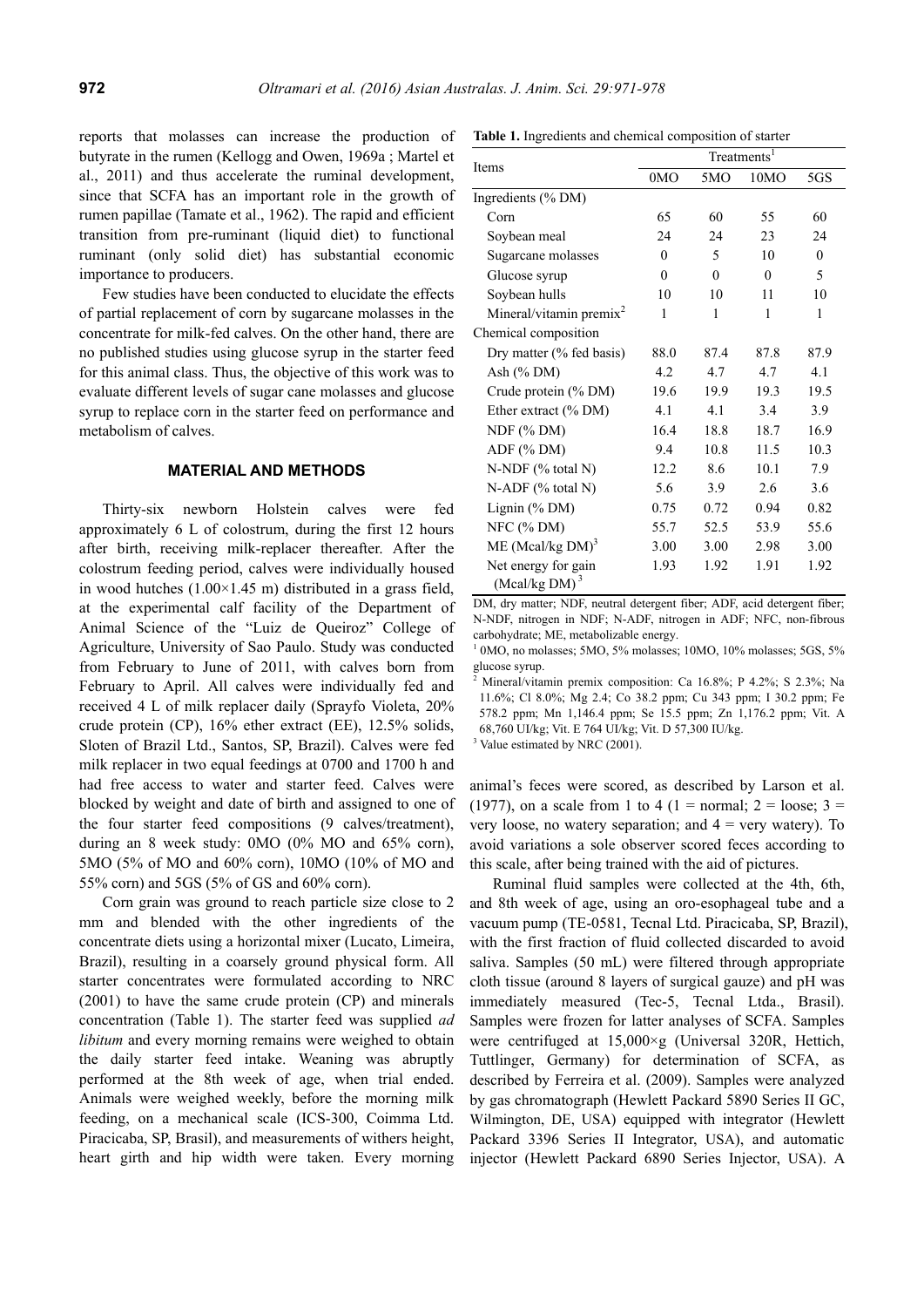volume of 100 μL of the internal standard, 2-methylbutyric acid, 800 μL of sample and 200 μL sample of formic acid were pipette in a vial for gas chromatograph injection. A mixture of short-chain fatty acids of known concentration was used as external standard for calibration.

Blood samples were taken weekly, two hours after morning feeding, via jugular venipuncture by vacuum tubes containing sodium fluoride and potassium EDTA (Vacuette of Brazil, Campinas, SP, Brazil). Samples were centrifuged at  $2,000 \times g$ , (20 min at 4 $\degree$ C) and plasma was stored until analysis. Specific enzymatic kits were used to analyzed plasma concentrations of glucose (Glicose HK Liquiform – Ref.: 85, Labtest Diagnóstica S.A., Lagoa Santa, MG, Brazil) and β-hydroxybutyrate (RANBUT – Ref.: RB1007, Randox Laboratories, Crumlin, UK) in an automatic biochemistry system (SBA-200, CELM, Barueri, SP, Brazil).

At weaning, with 8 weeks of age, animals were slaughtered by stunning and bleeding, to evaluate development of the upper digestive tract and rumen papillae. The compartments of the stomach (rumen, reticulum, omasum, and abomasum) were separated and weighed individually. Reticulum-rumen had its maximum volume measured by filling it with water. Samples from the ventral sac of the rumen were collected and preserved in 10% formaldehyde solution. Number, height and width of papillae  $(cm<sup>2</sup>)$  were measured as by Lesmeister and Heinrichs (2004), through a stereoscopic microscope equipped with a scale.

Samples of starter feed were periodically sampled and ground through a 1-mm mesh for dry matter (DM), ashes, and EE determination according to AOAC (1990); nitrogen was determined by combustion, according to the Dumas method, using an N analyzer by LECO, model FP-528 (St. Joseph, MI, USA) and CP was calculated by multiplying results by 6.25; free-ash neutral detergent fiber (NDF), acid detergent fiber (ADF) and lignin were determined, according to the method of Van Soest et al. (1991), using sodium sulfite and thermo stable amylase when required; and nitrogen in NDF and ADF were determined according to Licitra et al. (1996). The TDN values were calculated

according to the equation proposed by Weiss (1993) and non-fiber carbohydrates (NFC) by the equation:  $NFC = 100$ – (crude protein+ether extract+neutral detergent fiber<sub>cp</sub>+ashes), expressed as  $g/kg$  DM, being NDFcp the NDF free of crude protein.

Data concerning concentrate intake, body weight, average daily gain, body measurements, as well as ruminal and plasma parameters were analyzed as repeated measurements using the PROC MIXED from SAS software according to the model (1). The best covariance structure was identified from different covariance structures (arma (1, 1), ar (1); arh (1); Toep; Toeph; UN; CS) by comparing the AICC statistic (Akaike Information Criteria Corrected). Differences were considered significant at  $p<0.05$  unless otherwise stated. Data for morphometric measurements of the proximal digestive tract and development of the rumen (papillae) were performed by the model (2), using the general linear model from SAS. Significance was adopted for values of p<0.05 for all parameters.

$$
Y_{ijk} = \mu + T_i + B_i + W_k + T_i W_k + E_{ijk}
$$
 (1)

$$
Y_{ijk} = \mu + T_i + B_k + E_{ijk} \tag{2}
$$

Where,  $Y_{ijk}$  is the response variable,  $\mu$  is the overall mean,  $T_i$  is the treatment effect,  $B_i$  is the block effect,  $W_k$  is the age effect,  $T_iW_k$  is the interaction of treatment and age effects, and  $E_{ijk}$  is the residual effect.

### **RESULTS AND DISCUSSION**

Starter intake was not affected (p>0.05) by the substitution of corn by molasses or glucose syrup, as well as by age or by the interaction of these factors (Table 2). All treatments resulted in concentrate intake higher than 700 g/d at weaning, considered suitable for Holstein calves subjected to early weaning (Quigley, 1996). It is recommended that calves present this level of intake at weaning, because it guarantees a minimum level of rumen development that allows calves to maintain weight gain

Table 2. Effect of sugarcane molasses and glucose syrup as a replacement for corn in the starter feed of dairy calves on average starter intake, body weight, average daily gain and gain of body measurements

|                             | Treatments <sup>1</sup> |       |       |       | <b>SEM</b> |      |         |              |
|-----------------------------|-------------------------|-------|-------|-------|------------|------|---------|--------------|
|                             | 0 <sub>MO</sub>         | 5MO   | 10MO  | 5GS   |            |      | А       | $T \times A$ |
| Starter intake $(g/d)$      | 261.8                   | 396.0 | 443.8 | 323.9 | 68.88      | 0.54 | 0.16    | 0.57         |
| Body weight (kg)            | 39.6                    | 40.8  | 42.8  | 40.3  | 1.207      | 0.30 | < 0.001 | 0.21         |
| Average daily gain (g)      | 256.7                   | 289.6 | 298.5 | 214.4 | 52.68      | 0.70 | < 0.001 | 0.11         |
| Withers height gain (cm/wk) | 0.74                    | 0.84  | 0.54  | 0.75  | 0.146      | 0.50 | < 0.001 | 0.46         |
| Heart girth gain (cm/wk)    | 1.18                    | 1.38  | 1.56  | 1.24  | 0.213      | 0.58 | < 0.001 | 0.12         |
| Hip width gain (cm/wk)      | 0.30                    | 0.37  | 0.37  | 0.27  | 0.057      | 0.51 | < 0.001 | 0.67         |

SEM, standard error of the mean.

<sup>1</sup> 0MO, no molasses; 5MO, 5% molasses; 10MO, 10% molasses; 5GS, 5% glucose syrup. <sup>2</sup> T, treatment effect; A, age (week) effect; T×A, treatment and age interaction effect.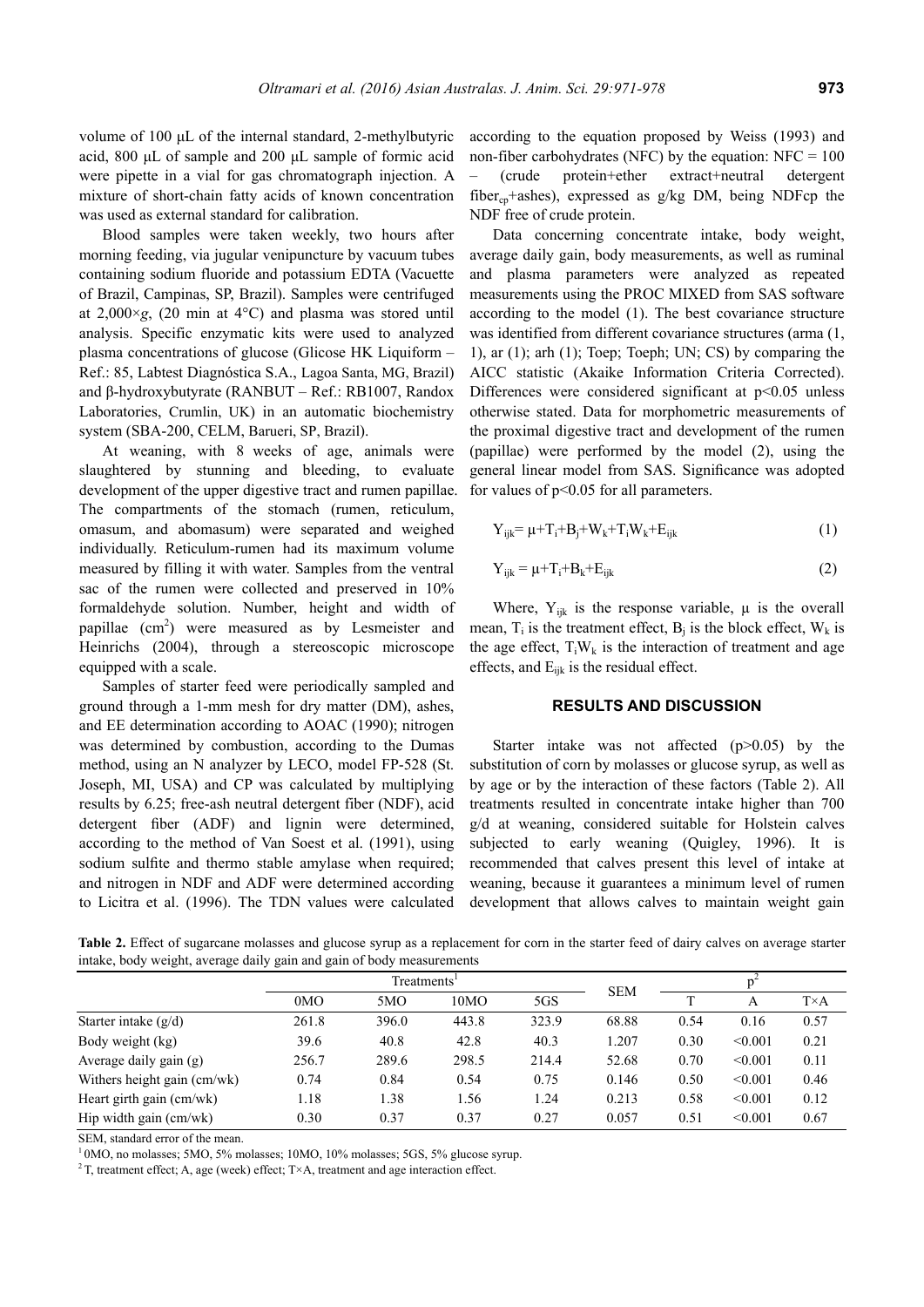after the interruption of liquid diet feeding. Concentrate intake is closely linked to production of SCFA, which are the main stimulators of development of rumen epithelium.

It was expected that the mean intake of starter containing sugar cane molasses treatments were higher than that observed for the control treatment, since this ingredient has been used to enhance palatability in the diet (Hill et al., 2008). Likewise, it was believed that the glucose syrup would also increase the starter intake, because it is basically composed of glucose and maltose, carbohydrates with fast ruminal fermentation and intestinal absorption. However, no significant differences for the starter intake were observed. Similar results to the present study were reported by Hill et al. (2008), who replaced the corn for molasses in the starter feed for Holstein calves weaned at 42 days and found no differences  $(p>0.05)$  in the consumption of calves receiving 5 (454 g/d) or  $10\%$  (381 g/d) of molasses. Lesmeister and Heinrichs (2005) evaluated the inclusion of molasses in the concentrate for calves from the first to the sixth week of age and observed a decrease in intake when inclusion was increased from  $5\%$  (509 g/d) to 12% (396  $g/d$ ). However, there was no difference ( $p > 0.05$ ) for weight gain and final body weight for all treatments (Table 2).

Starter composition had no effect  $(p>0.05)$  on daily gain at weaning and average daily gain. There was also no interaction between starter composition and age of calves for these variables (Table 2). However, there was an increase  $(p<0.01)$  in average daily gain as animals aged (Table 2). Weight loss was observed in all treatments between the first and second week, which may have been associated with low starter intake at this stage (Table 2) and the occurrence of diarrhea (Figure 1), associated with the low milk replacer feeding volume. According to Van Amburgh and Drackley (2005), calves fed 4 L of milk replacer requires the energy of 75% of total intake just for maintenance, which may affect body weight gain negatively, mainly at early ages as a result of the low starter intake

during this period.

Starter composition did not affect (p>0.05) initial, final or average weight (Table 2). However, there was an age effect  $(p<0.01)$ , with increasing body weight over the course of weeks (Table 2). These results were expected, since the starter intake has increased considerably with the passage of weeks and did not differ among treatments during the experimental period.

Withers height, heart girth and hip width (Table 2) were not affected by the substitution of corn by molasses or glucose syrup, or by the interaction of this factor with age  $(p>0.05)$ . However significant effects of animal age (p<0.001) for those body measurements were observed, increasing as animals aged. Withers height was lower than the standard for Holstein calves, which is 79.4 cm  $(\pm 3.3)$ cm) (Heinrichs and Losinger, 1998). This may explain the lower withers height gain compared to that suggested by Hoffman (1997), which is between 1.3 and 1.4 cm per week until 2 months of age. However, other authors have reported similar values to those of the present study to assess the withers height of calves fed starter feed containing molasses (Hill et al., 2008) and animals with similar body frame (Ferreira and Bittar, 2010).

Fecal score was not affected  $(p>0.05)$  by the starter composition (Figure 1). Likewise, the interaction of starter composition and age was not significant  $(p>0.05)$ . However, there was an age effect  $(p<0.001)$ , with decreasing fecal score over the weeks. It was believed that the inclusion of molasses in the starter concentrate could increase the incidence of scores indicative of diarrhea, since there is no sucrase activity in calves up to 44 days (Huber et al., 1961), which could impair the use of sucrose with a consequent increase of osmotic pressure in the intestine.

Animals fed starter concentrate containing 5% or 10% molasses replacing corn tended  $(p<0.10)$  to have lower ruminal pH than others groups (Table 3). This result is probably due to the fast production of SCFA, since this



**Figure 1.** Fecal scores according to week of age, of calves with supplemented of sugarcane molasses or glucose syrup in replacing corn. 0MO, no molasses; 5MO, 5% molasses; 10MO, 10% molasses; 5GS, 5% glucose syrup.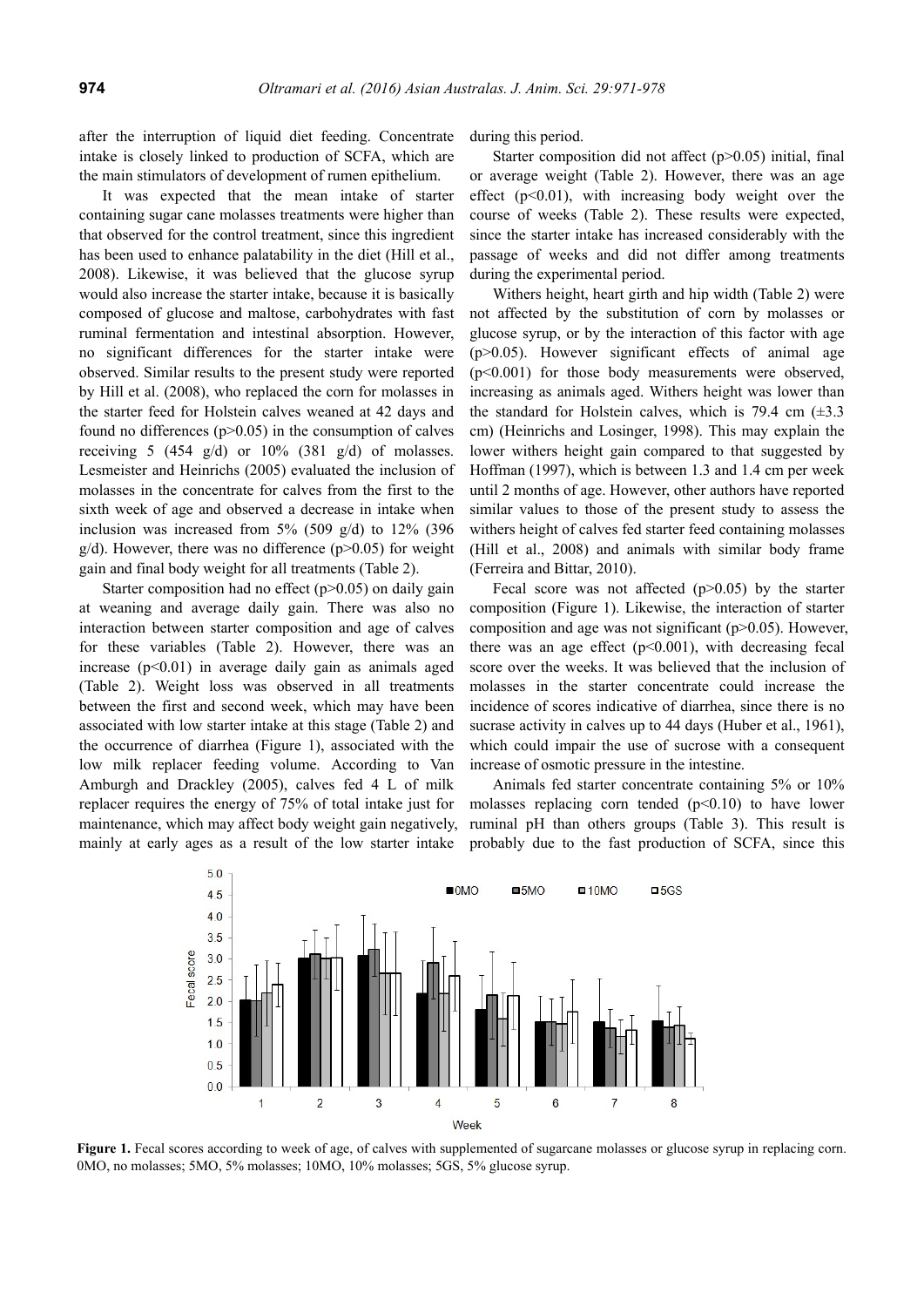ingredient has a high rumen fermentation rate (Oliveira et al., 2003). Thus, diets containing molasses can lead to a faster production of SCFA when compared to corn and, therefore, decreasing the pH of the rumen fluid. However, the same results were expected for calves consuming concentrate containing glucose syrup, since glucose and maltose, the main components of this ingredient, have high fermentation rate. The relatively low pH values found in this study may be related to the consumption of considerable amounts of concentrate. According to Quigley (1996), ruminal pH varies with the rate at which SCFA and ammonia are produced and absorbed by the rumen wall or other microorganisms. Since milk-fed calves do not have a fully developed rumen papillae, the absorption area is small and therefore, there may be an accumulation of SCFA in ruminal fluid, resulting in a drop in pH (NRC, 2001). Age and the interaction of age and starter composition presented a significant effect on rumen pH (Table 3). As animals aged and starter intake increased, rumen pH decreased because of higher fermentation end products.

Animals fed starter concentrate containing 5% molasses replacing corn had higher ( $p$ <0.05) molar total SCFA than those fed 0MO. However, due to the higher rate and extent of fermentation of sugarcane molasses and glucose syrup when compared to corn, higher values were expected for molar SCFA concentration in ruminal fluid of 10MO and 5GS fed animals. Lesmeister and Heinrichs (2005) reported higher plasma concentration of total SCFA in calves fed 12% of sugarcane molasses in the starter feed compared to those who received 5%. According to these authors, a higher plasma concentration of SCFA indicates higher metabolic activity of ruminal epithelium (absorptive rate) or increase in the production of these compounds in the rumen resulting from a more digestible diet.

Similar results were observed for individual SCFA molar concentrations (Table 3), with higher values ( $p<0.05$ ) for calves fed 5MO than Control calves, with no differences among other treatments. A higher concentration of propionate was expected for animals fed sugarcane molasses or glucose syrup, because of the faster and more extensive fermentation of these ingredients. However, there may have been greater lactic acid production (not measured), which would explain the reduction in ruminal pH with increasing age of the animals. Ruminal butyrate molar concentration tended to be higher ( $p = 0.07$ ) in animals receiving 10% molasses replacing corn in the starter concentrate as compared to animals fed 0MO (Table 3). This result is of great importance in the nutrition of calves, since this SCFA is primarily responsible for the growth of rumen papillae (Quigley, 1996). Increases in the concentration of butyrate concentration by adding molasses or sucrose are described in the literature for both *in vitro* (Kellogg and Owen, 1969b) and *in vivo* (Martel et al., 2011) studies.

Even though there was an age effect for total and individual SCFA rumen molar concentration, there was no significant interaction of age and concentrate composition (p<0.05). Similarly as for the total SCFA concentration, these results are a response to the increasing starter concentrate intake from the fourth to the sixth and the eighth weeks of age. Similar results are usually found in the literature, since SCFA are generated by the fermentation of organic matter present in the rumen, which increases as animals increase the consumption of solid feed.

The concentration of ammonia-N in rumen fluid was not affected  $(p>0.05)$  by the inclusion of sugarcane molasses or glucose syrup replacing corn in the starter concentrate (Table 3). Even though there was an age effect  $(p<0.01)$ , with decreasing values as animals aged, there was no interaction between age and starter composition. As the rumen develops and is colonized by microorganisms and there is a proper supply of nutrients to ferment, there is an increase in the ability to use and recycle ammonia-N, resulting in decreased values of rumen ammonia-N

| ╯                                |                         |                    |              |              |            |      |      |              |
|----------------------------------|-------------------------|--------------------|--------------|--------------|------------|------|------|--------------|
|                                  | Treatments <sup>1</sup> |                    |              |              | <b>SEM</b> |      |      |              |
|                                  | 0MO                     | 5MO                | 10MO         | 5GS          |            | T    | A    | $T \times A$ |
| pН                               | 5.59                    | 5.14               | 5.14         | 5.26         | 0.138      | 0.09 | 0.01 | 0.01         |
| Short chain fatty acids (mmol/L) |                         |                    |              |              |            |      |      |              |
| Acetic                           | $57.63^{b}$             | $68.00^a$          | $63.66^{ab}$ | $60.94^{ab}$ | 2.515      | 0.04 | 0.01 | 0.17         |
| Propionic                        | $33.65^{b}$             | 48.07 <sup>a</sup> | $44.69^{ab}$ | $38.20^{ab}$ | 3.577      | 0.03 | 0.01 | 0.40         |
| <b>Butyric</b>                   | 7.81                    | 10.66              | 12.77        | 11.90        | 1.376      | 0.07 | 0.01 | 0.06         |
| Total                            | $104.2^b$               | $132.3^a$          | $127.6^{ab}$ | $116.8^{ab}$ | 7.177      | 0.04 | 0.01 | 0.08         |
| Acetic: propionic                | 2.11                    | 1.60               | 1.53         | 1.89         | 0.184      | 0.11 | 0.01 | 0.53         |
| Ammonia-N                        | 18.03                   | 16.18              | 19.30        | 16.36        | 1.889      | 0.58 | 0.01 | 0.39         |

Table 3. Effect of sugarcane molasses and glucose syrup as a replacement for corn in the starter feed of dairy calves on mean values of pH and short chain fatty acids

SEM, standard error of the mean.

<sup>1</sup> 0MO, no molasses; 5MO, 5% molasses; 10MO, 10% molasses; 5GS, 5% glucose syrup.

<sup>2</sup> T, treatment effect; A= age (week) effect; T×A = treatment and age interaction effect.

 $a,b$  Lower letters in the same row differ for p<0.05.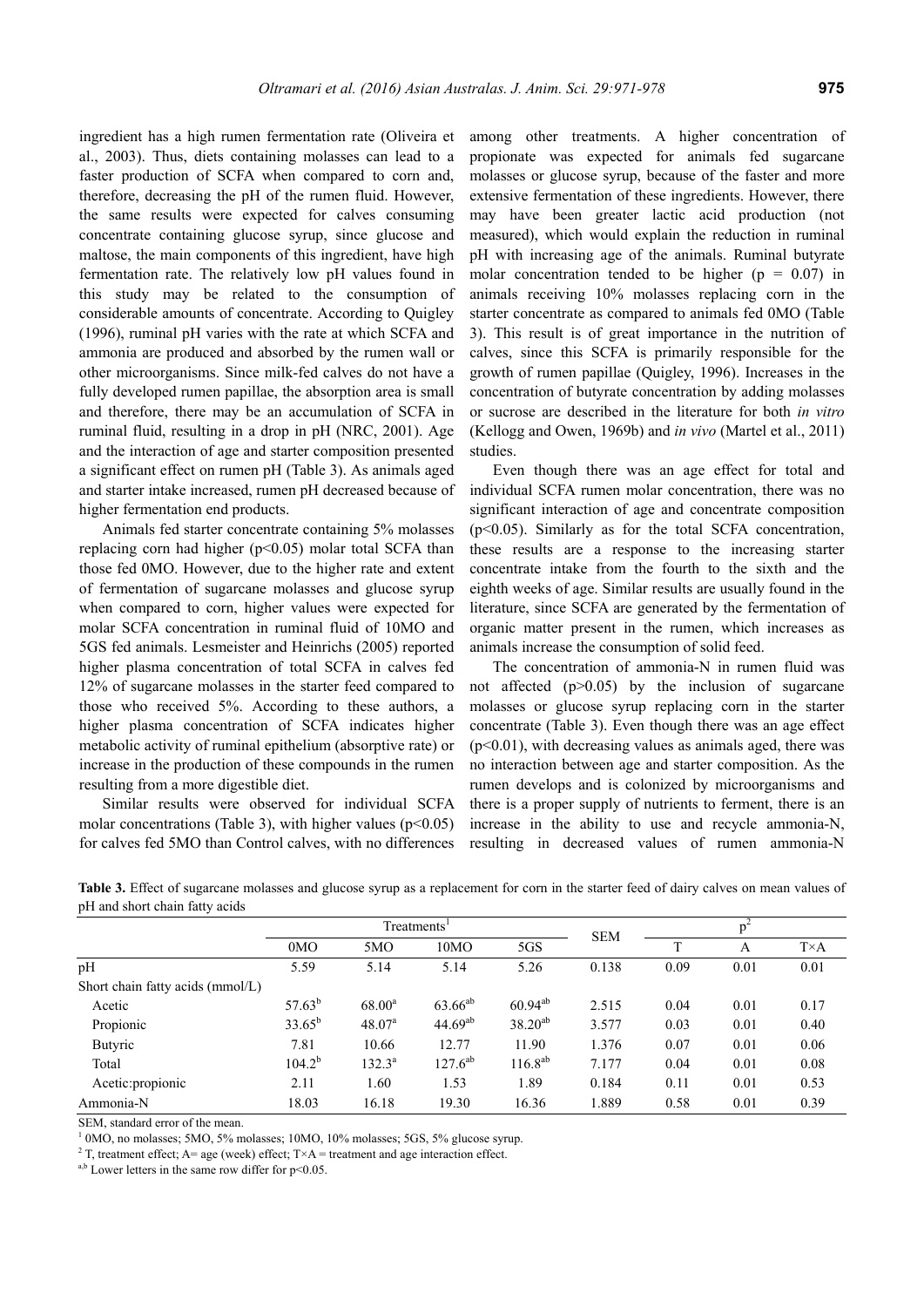|                      | Treatments <sup>1</sup> |       |      |       | <b>SEM</b> |      |      |              |
|----------------------|-------------------------|-------|------|-------|------------|------|------|--------------|
|                      | 0MO                     | 5MO   | 10MO | 5GS   |            |      |      | $T \times A$ |
| Glucose $(mg/dL)$    | 96.5                    | 101.8 | 95.9 | 92.3  | 3.078      | 0.16 | 0.48 | 0.17         |
| $\beta$ HBA (mmol/L) | 0.14                    | 0.14  | 0.13 | 0.13  | 0.012      | 0.97 | 0.86 | 0.80         |
| Lactate $(mg/dL)$    | 9.16                    | 9.65  | 9.47 | 10.06 | 0.804      | 0.88 | 0.66 | 0.63         |

Table 4. Effect of sugarcane molasses and glucose syrup as a replacement for corn in the starter feed of dairy calves on mean values of plasma glucose and β-Hydroxybutyric acid concentration

SEM, standard error of the mean; βHBA, β-hydroxybutyrate.

 $\frac{1}{1}$  0MO, no molasses; 5MO, 5% molasses; 10MO, 10% molasses; 5GS, 5% glucose syrup.

 $2$  T, treatment effect; A, age (week) effect; T $\times$ A, treatment and age interaction effect.

concentration. The concentration of ammonia-N remained above 5 mg/dL in all samples, suggesting that there was sufficient nitrogen for proper microbial growth. According to Leng and Nolan (1984), 5 mg/dL is the minimum concentration required to satisfactory microbial protein synthesis.

Plasma concentrations of glucose and βhydroxybutyrate (βHBA) were not affected by inclusion of co-products replacing corn in the concentrate, nor by the age effect or the interaction between age and starter composition (Table 4). Glucose plasma concentration usually decreases as animal's age (Quigley et al., 1991; Haga et al., 2008) and rumen develops as a result of solid feed intake. According to Haga et al. (2008), glucose is the primary energy source for calves with an undeveloped rumen, with lactose from the liquid diet being the main supply. As animals increase starter intake and the rumen develops, there is a very low absorption of glucose from the diet, and most of plasma glucose has its origin on hepatic gluconeogenesis from propionate. From that point on, animals rely mostly on ketone bodies as energy source, mainly in peripheral tissues (Haga et al., 2008).

In addition, an increase in the concentration of βHBA with advancing age of the animals was expected, since there was an increase in the starter intake from the fourth week of age (Figure 1) and a consequent increase in the molar concentration of butyrate in ruminal fluid. The concentration of βHBA is highly correlated with the starter intake (Quigley et al., 1991) and has been used as a parameter for monitoring rumen development. βhydroxybutyrate is the product of butyrate metabolism by rumen epithelial cells (ketogenesis), but also may undergo oxidative metabolism through β-oxidation and the citric acid cycle (Wiese et al., 2013).

According to Davis and Drackley (1998), propionic and butyric acids are the primary stimulators of growth of rumen tissue, in part because they are extensively metabolized by the rumen epithelium during absorption. This metabolism provides energy for growth of epithelial tissue and muscle contractions. However, even though there were some differences in SCFA concentrations (Table 3), no effects were observed for rumen development as a result of inclusion of sugarcane molasses replacing corn in the concentrate (Table 5). Higher molar concentration of total SCFA and propionic acid for animals fed 5MO (Table 3), as compared to animals fed 0MO, had no effect on rumen development. There was no effect on rumen development probably because the increase on total SCFA and propionic

Table 5. Effect of sugarcane molasses and glucose syrup as a replacement for corn in the starter feed of dairy calves on mean values of forestomach morphometrics

|                                           |                 | <b>SEM</b> |         |         |        |      |
|-------------------------------------------|-----------------|------------|---------|---------|--------|------|
|                                           | 0 <sub>MO</sub> | 5MO        | 10MO    | 5GS     |        | p    |
| Total tract $(g)$                         | 1,153.9         | 1,433.0    | 1,306.5 | 1,161.1 | 106.92 | 0.25 |
| Rumen-reticulum $(g)$                     | 764.9           | 973.4      | 871.7   | 752.8   | 84.33  | 0.26 |
| % of total tract                          | 65.77           | 66.34      | 65.65   | 64.23   | 1.977  | 0.91 |
| Capacity $(L)$                            | 8.31            | 9.39       | 8.50    | 7.85    | 0.888  | 0.68 |
| Omasum $(g)$                              | 167.2           | 207.0      | 184.8   | 144.9   | 21.32  | 0.28 |
| % of total tract                          | 14.40           | 14.42      | 13.59   | 12.55   | 1.109  | 0.65 |
| Abomasum( $g$ )                           | 226.7           | 260.2      | 250.1   | 263.3   | 11.80  | 0.18 |
| % of total tract                          | 20.26           | 19.66      | 20.79   | 23.12   | 1.850  | 0.62 |
| Papillae number (number/cm <sup>2</sup> ) | 94.1            | 75.2       | 74.2    | 87.3    | 7.17   | 0.18 |
| Papillae height (mm)                      | 1.69            | 2.03       | 3.38    | 1.76    | 0.565  | 0.13 |
| Papillae width (mm)                       | 1.00            | 1.10       | 1.36    | 1.10    | 0.209  | 0.62 |
| Papillae area $\text{cm}^2$ )             | 1.93            | 2.57       | 5.25    | 2.00    | 1.258  | 0.21 |

SEM, standard error of the mean.

 $10$ MO, no molasses; 5MO, 5% molasses; 10MO, 10% molasses; 5GS, 5% glucose syrup.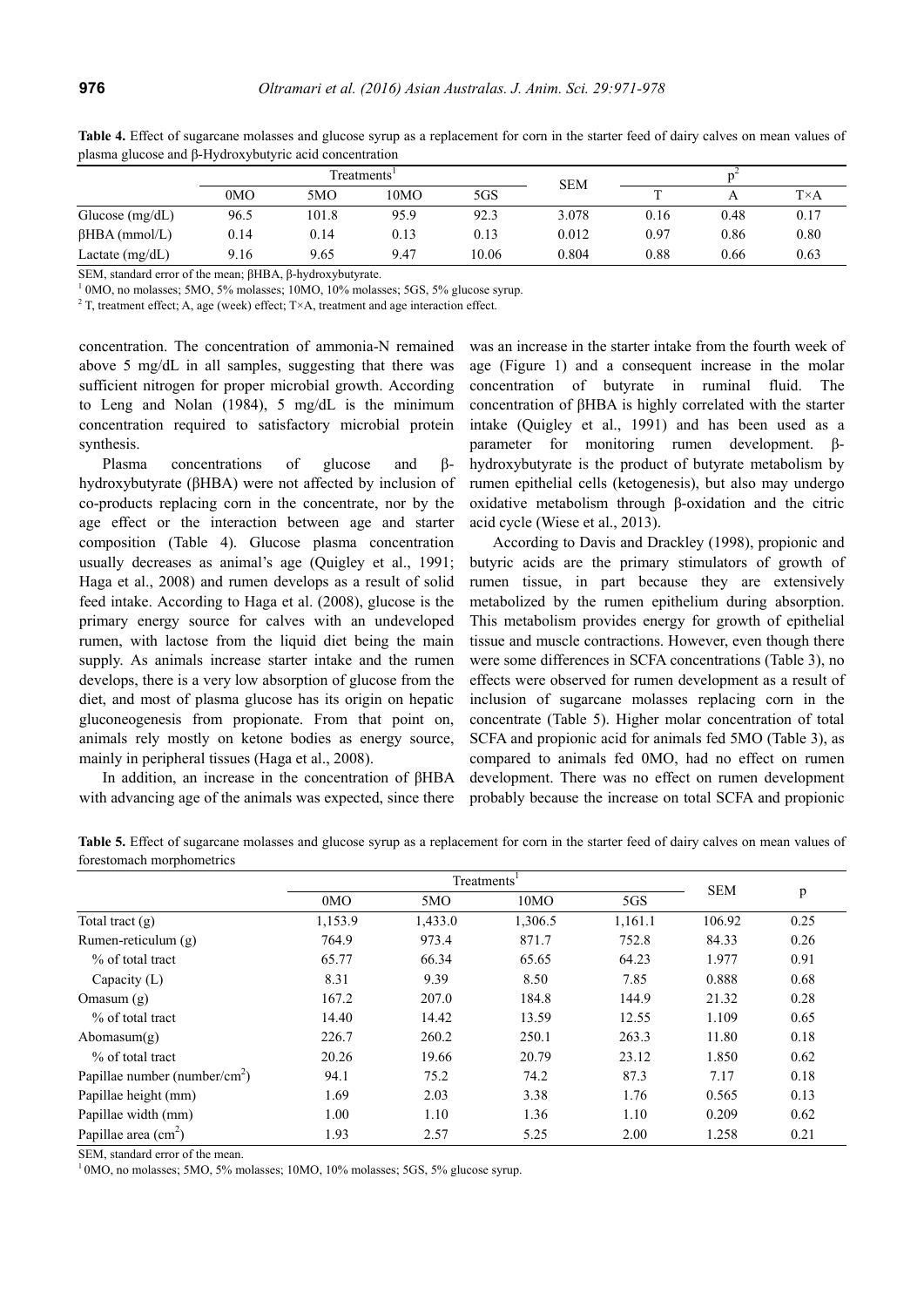acid was accompanied by increased acetate molar concentration, with no effect on the acetate:propionate ratio (Table 3).

Reticulum-rumen weight and its proportion of the total tract weight as well as its volume were also not affected by starter composition  $(p>0.05)$ . Those values are higher than those found by Nussio et al. (2003) and Ferreira et al. (2009), with similar animals and experimental design, most likely due to the higher starter intake observed in the present study. According to Quigley (1996), the reticulumrumen of a four-week-old calf should correspond to 60% of the total weight of the forestomach, the omasum to 13% and the abomasum to 27%. Values observed are higher for the reticulum-rumen and lower for the abomasum proportion, probably due to the higher age at slaughter and higher concentrate intake as compared to a four-week-old calf. Papillae measurements were not affected by inclusion of sugarcane molasses or glucose syrup as a replacement for corn in the concentrate (Table 5). Other researchers reported a trend of greater height and width of papillae of calves fed 12% molasses in the concentrate compared to those receiving 5% (Lesmeister and Heinrichs, 2005). Values observed are lower than those suggested by Huber (1969) for calves eight weeks old (5 to 7 mm).

#### **CONCLUSION**

Replacement of corn by 5% or 10% of sugarcane molasses, or by 5% glucose syrup in the starter concentrate had no effect on performance, fecal score or rumen development. However, feeding molasses increased total SCFA and propionic acid concentration, which may be beneficial for calves with a developing rumen. Therefore, these energy sources may be included in the starter concentrate, in these substitution rates, for dairy calves during the liquid-feeding phase.

# **CONFLICT OF INTEREST**

We certify that there is no conflict of interest with any financial organization regarding the material discussed in the manuscript.

#### **ACKNOWLEDGMENTS**

The authors wish to express their appreciation for the financial support provided by the CNPq and FAPESP.

#### **REFERENCES**

- AOAC. 1990. Official Methods of Analysis, 18th edn. AOAC, Arlington, VA, USA.
- Davis, C. L. and J. K. Drackley. 1998. The Development Nutrition

and Management of the Young Calf. Iowa State University Press, Ames, Iowa, USA.

- Ferreira, L. S. and C. M. M. Bittar. 2010. Performance and plasma metabolites of dairy calves fed starter containing sodium butyrate, calcium propionate or sodium monensin. Animal 5:239-245.
- Ferreira, L. S., C. M. M. Bittar, V. P. Santos, W. R. S. Mattos, and A. V. Pires. 2009. Effect of inclusion of sodium butyrate, calcium propionate or sodium monensin in the starter feed on ruminal parameters and forestomach development in dairy calves. Braz. J. Anim. Sci. 38:2238-2246.
- Haga, S., S. Fujimoto, T. Yonezawa, K. Yoshioka, H. Shingu, Y. Kobayashi, T. Takahasshi, Y. Otani, K. Katoh, and Y. Obara. 2008. Changes in hepatic key enzymes of dairy calves in early weaning production systems. J. Dairy Sci. 91:3156-3164.
- Heinrichs, A. J. and W. C. Losinger. 1998. Growth of Holstein dairy heifers in the United States. J. Anim. Sci. 76:1254-1260.
- Hill, T. M., H. G. Baterman II, J. M. Aldrich, and R. L. Schlotherbeck. 2008. Effects of feeding different carbohydrates sources and amounts to young calves. J. Dairy Sci. 91:3128-3137.
- Hoffman, P. C. 1997. Optimum body size of Holstein replacement heifers. J. Anim. Sci. 75:836-845.
- Huber, J. T. 1969. Development of the digestive and metabolic apparatus of the calf. J. Dairy Sci. 52:1303-1315.
- Huber, J. T., N. I. Jacobson, and R. S. Allen. 1961. Digestive enzyme activities in the young calf. J. Dairy Sci. 44:1494-1501.
- Kellogg, D. W. and F. G. Owen. 1969a. Relation of ration sucrose level and grain content to lactation performance and rumen fermentation. J. Dairy Sci. 52:657-662.
- Kellogg, D. W. and F. G. Owen. 1969b. Alterations of *in vitro*  rumen fermentation patterns with various levels of sucrose and cellulose. J. Dairy Sci. 52:1458-1460.
- Larson, L. L., F. G. Owen, J. L. Albright, R. D. Appleman, R. C. Lamb, and L. D. Muller. 1977. Guidelines toward more uniformity in measuring and reporting calf experimental data. J. Dairy Sci. 60:989-991.
- Leng, R. A. and J. V. Nolan. 1984. Nitrogen metabolism in the rumen. J. Dairy Sci. 67:1072-1089.
- Lesmeister, K. E. and A. J. Heinrichs. 2004. Effects of corn processing on growth characteristics, rumen development, and rumen parameters in neonatal dairy calves. J. Dairy Sci. 87:3439-3450.
- Lesmeister, K. E. and A. J. Heinrichs. 2005. Effects of adding extra molasses to a texturized calf starter on rumen development, growth characteristics, and blood parameters in neonatal dairy calves. J. Dairy Sci. 88:411-418.
- Licitra, G., T. M. Hernandez, and P. J. Van Soest. 1996. Standardization of procedures of nitrogen fractionation of ruminant feeds. Anim. Feed Sci. Technol. 57:347-358.
- Martel, C. A., E. C. Titgemeyer, L. K. Mamedova, and B. J. Bradfort. 2011. Dietary molasses increases ruminal pH and enhances ruminal biohydrogenation during milk fat depression. J. Dairy Sci. 94:3995-4004.
- National Research Council. 2001. Nutrient Requirement in Dairy Cattle. 7th edn. National Academy of Science, Washington, DC, USA.
- Nocek, J. E. and S. Tamminga. 1991. Site of digestion of starch in